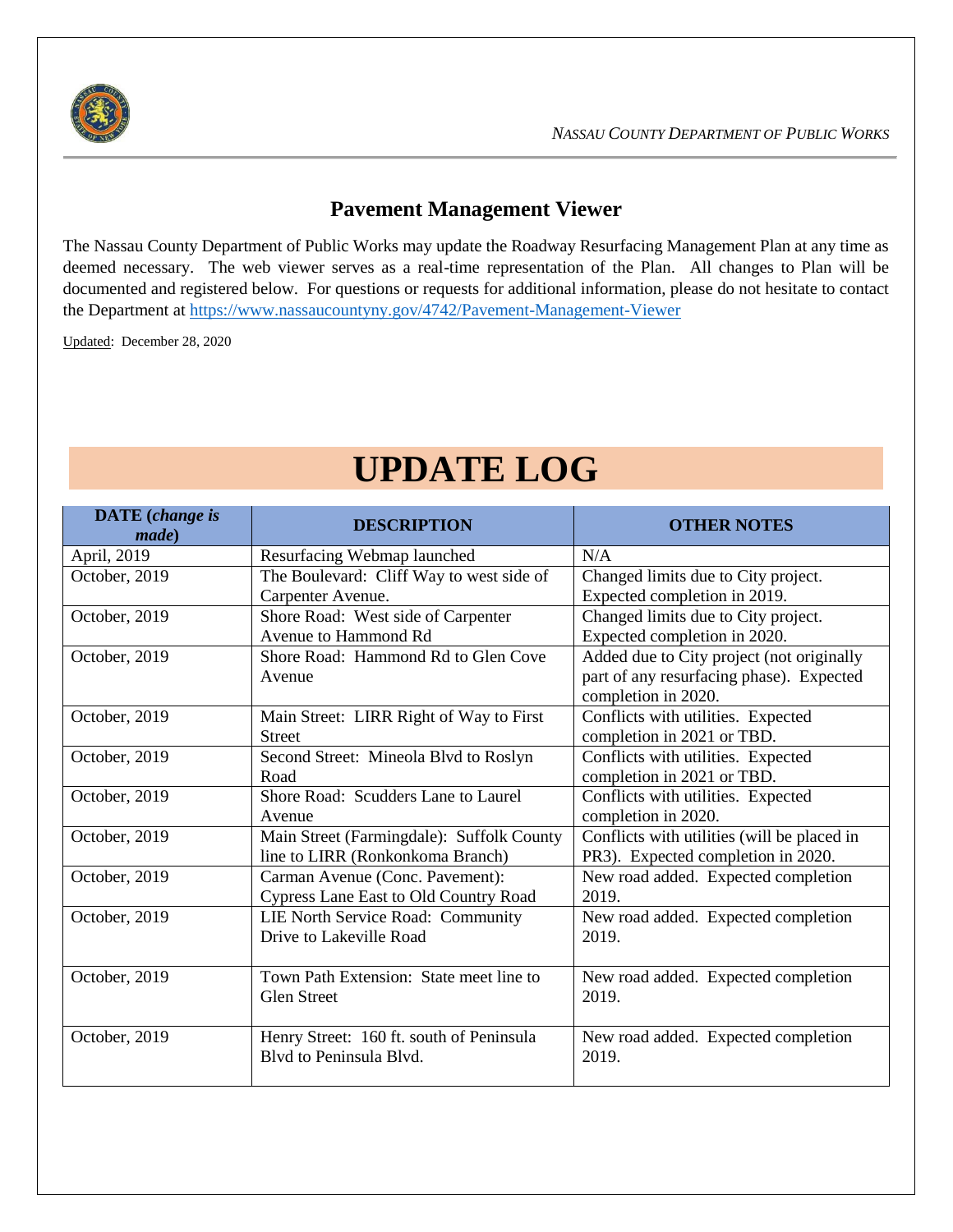| October, 2019  | Stewart Avenue: Hicksville Road (NY107)<br>to Hempstead Tpke. (NY27)                                                                                                                                                                                                                                                                                                                                                                                                                                                                 | New road added. Expected completion<br>2019.       |
|----------------|--------------------------------------------------------------------------------------------------------------------------------------------------------------------------------------------------------------------------------------------------------------------------------------------------------------------------------------------------------------------------------------------------------------------------------------------------------------------------------------------------------------------------------------|----------------------------------------------------|
| October, 2019  | Berry Hill Road: LIRR north ROW to<br><b>Church Street</b>                                                                                                                                                                                                                                                                                                                                                                                                                                                                           | New road added. Expected completion<br>2019.       |
| October, 2019  | Back Road: Glen Cove Avenue to Glen<br>Cove Road                                                                                                                                                                                                                                                                                                                                                                                                                                                                                     | New road added. Expected completion<br>2019.       |
| October, 2019  | Broadway: Sunrise Highway (NY27) to<br><b>Merrick Road</b>                                                                                                                                                                                                                                                                                                                                                                                                                                                                           | New road added. Expected completion<br>2019.       |
| October, 2019  | Rescue Road: Atlantic Beach Bridge to<br>Albany Avenue                                                                                                                                                                                                                                                                                                                                                                                                                                                                               | New road added. Expected completion<br>2019.       |
| October, 2019  | Elmont Road: NYC Line (Sobro Ave) to<br>Linden Blvd                                                                                                                                                                                                                                                                                                                                                                                                                                                                                  | New road added. Expected completion<br>2019.       |
| October, 2019  | Wheatly Road (Brookville): Rolling Drive<br>to Cedar Swamp Road                                                                                                                                                                                                                                                                                                                                                                                                                                                                      | New road added. Expected completion<br>2020.       |
| November, 2019 | Broadway, Woodmere - Woodmere Blvd to<br>West Broadway                                                                                                                                                                                                                                                                                                                                                                                                                                                                               | New road added $-2020$ Where and When              |
| November, 2019 | Herricks Road (LIRR Overpass), Garden<br>City Park / Mineola - Rockaway Ave east<br>curb line to approx 340 ft. south of 1st<br><b>Street</b>                                                                                                                                                                                                                                                                                                                                                                                        | New road added $-2020$ Where and When              |
| November, 2019 | Jerusalem Avenue, Hempstead / Uniondale<br>- Henry Street to Meadowbrook State<br>Parkway Bridge                                                                                                                                                                                                                                                                                                                                                                                                                                     | New road added $-2020$ Where and When              |
| November, 2019 | Jerusalem Avenue, North Merrick - Merrick<br>Avenue to Bellmore Avenue                                                                                                                                                                                                                                                                                                                                                                                                                                                               | New road added $-2020$ Where and When              |
| November, 2019 | Milburn Avenue, Baldwin – Atlantic Ave to<br><b>Merrick Road</b>                                                                                                                                                                                                                                                                                                                                                                                                                                                                     | New road added - Priority Resurfacing -<br>Phase 3 |
| January, 2020  | Cliff Way, Village of Sea Cliff<br>$\bullet$<br>- Prospect Ave to The<br>Boulevard<br>The Boulevard, Village of Sea<br>$\bullet$<br>$Cliff$ – $Cliff$ Way to the west<br>water line of Carpenter Ave<br>Park Blvd, Massapequa -<br>$\bullet$<br>Merrick Road to Sunrise Hwy<br>Corona Ave, Village of Valley<br>$\bullet$<br>Stream/Franklin Square -<br>Merrick Rd to Dutch Broadway<br>(Utility Conflict)<br>LIE North Service Rd, Roslyn<br>$\bullet$<br>Hts./North Hills - Willis Ave to<br>Searingtown Rd (Utility<br>Conflict) | Roads moved from 2019 to 2020<br>Resurfacing       |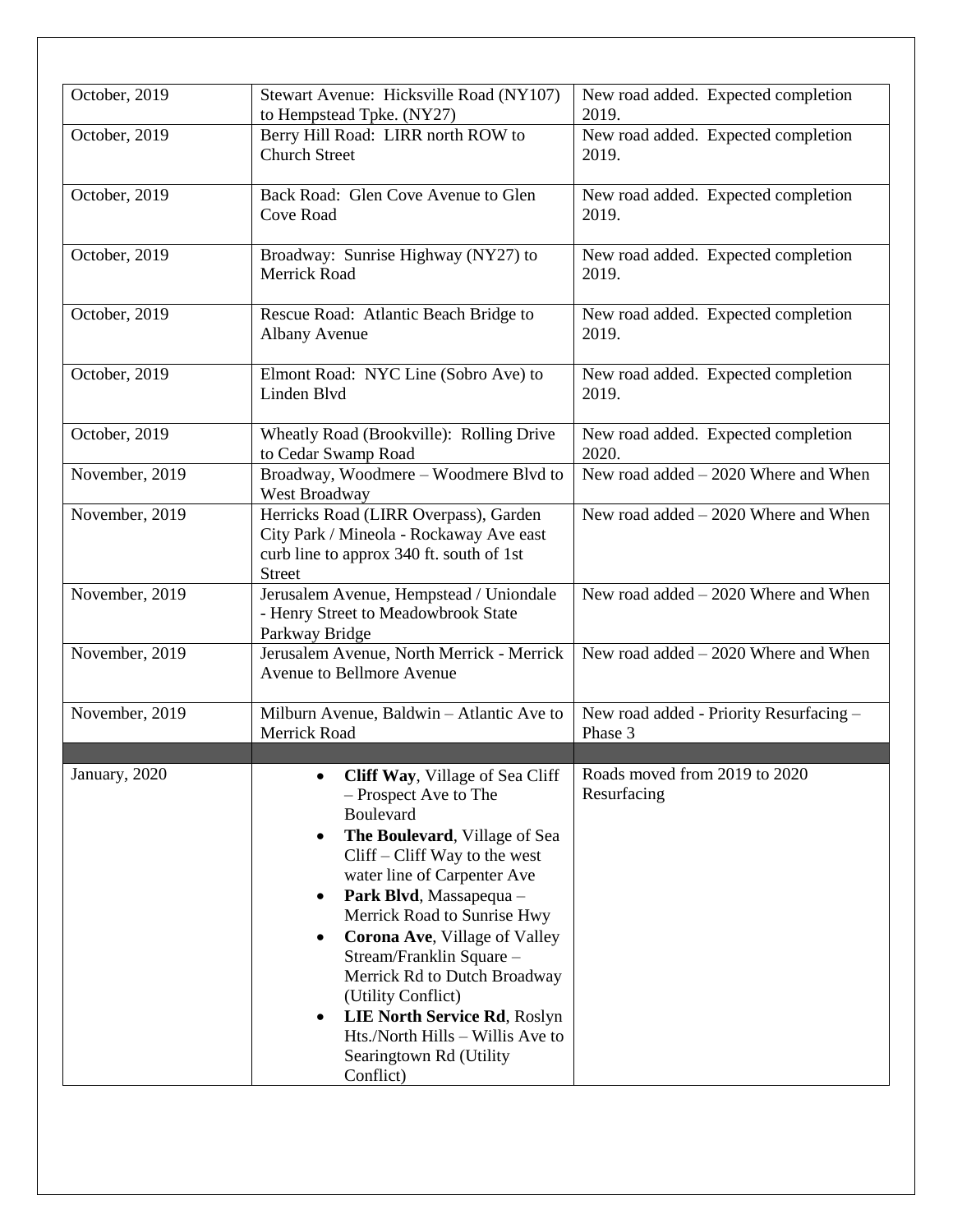|               | LIE North Service Rd, North<br>$\bullet$<br>Hills – Searingtown Road to<br>800 ft. west of Shelter Rock Rd<br>(Utility Conflict)<br>LIE North Service Rd, Lake<br>$\bullet$<br>Success – Community Dr to<br>Lakeville Rd<br>Town Path Ext, City of Glen<br>$\bullet$<br>Cove – NYS meet line to Glen<br>St.<br>Henry St, Village of<br>$\bullet$<br>Hempstead $-160$ ft. south of<br>Peninsula Blvd to Peninsula<br><b>B</b> lvd<br><b>Babylon Tpke</b> , Village of<br>$\bullet$<br>Freeport/Roosevelt/Merrick-<br><b>Grand Ave to Meadowbrook</b><br>Rd (NYSDOT Conflict)<br>Warwick Rd, Village of Island<br>$\bullet$<br>Park - Island Park Channel to<br>Long Beach Rd (DEC &<br>School Conflicts)<br><b>Berry Hill Rd, Syosset - LIRR</b><br>$\bullet$<br>to Church St<br><b>Back Road</b> , Village of Roslyn<br>$\bullet$<br>Harbor – Glen Cove Ave to<br>Glen Cove Rd (Utility Conflict)<br><b>Broadway</b> , Village of<br>$\bullet$<br>Lynbrook – Sunrise Hwy to<br>Merrick Rd (Utility Conflict)<br><b>Elmont Rd, North Valley</b><br>$\bullet$<br>Stream - NYC line to Linden<br><b>B</b> lvd<br>Long Beach Rd, Oceanside/<br>Village of Rockville Centre -<br>Lincoln Ave to Merrick Rd<br>(Utility Conflict)<br>East Broadway, Village of<br>$\bullet$<br>Roslyn – Roslyn Rd to Old<br>Northern Blvd (Utility and<br><b>Village Traffic Conflicts</b> ) |  |
|---------------|------------------------------------------------------------------------------------------------------------------------------------------------------------------------------------------------------------------------------------------------------------------------------------------------------------------------------------------------------------------------------------------------------------------------------------------------------------------------------------------------------------------------------------------------------------------------------------------------------------------------------------------------------------------------------------------------------------------------------------------------------------------------------------------------------------------------------------------------------------------------------------------------------------------------------------------------------------------------------------------------------------------------------------------------------------------------------------------------------------------------------------------------------------------------------------------------------------------------------------------------------------------------------------------------------------------------------------------------------------------------|--|
| January, 2020 | <b>Old Country Road,</b><br>Roadway limit changes due to road<br><b>Village of Garden</b><br>segments moved to 2020 Resurfacing<br>City/Mineola - Franklin Ave<br>Program<br>to Glen Cove Rd (Original<br>Limits)<br>MOVED TO 2020:<br>$\mathbf{0}$<br>Franklin Ave to Geranium Ave<br>(Utility, Village Project & 3TC<br>Conflicts)                                                                                                                                                                                                                                                                                                                                                                                                                                                                                                                                                                                                                                                                                                                                                                                                                                                                                                                                                                                                                                   |  |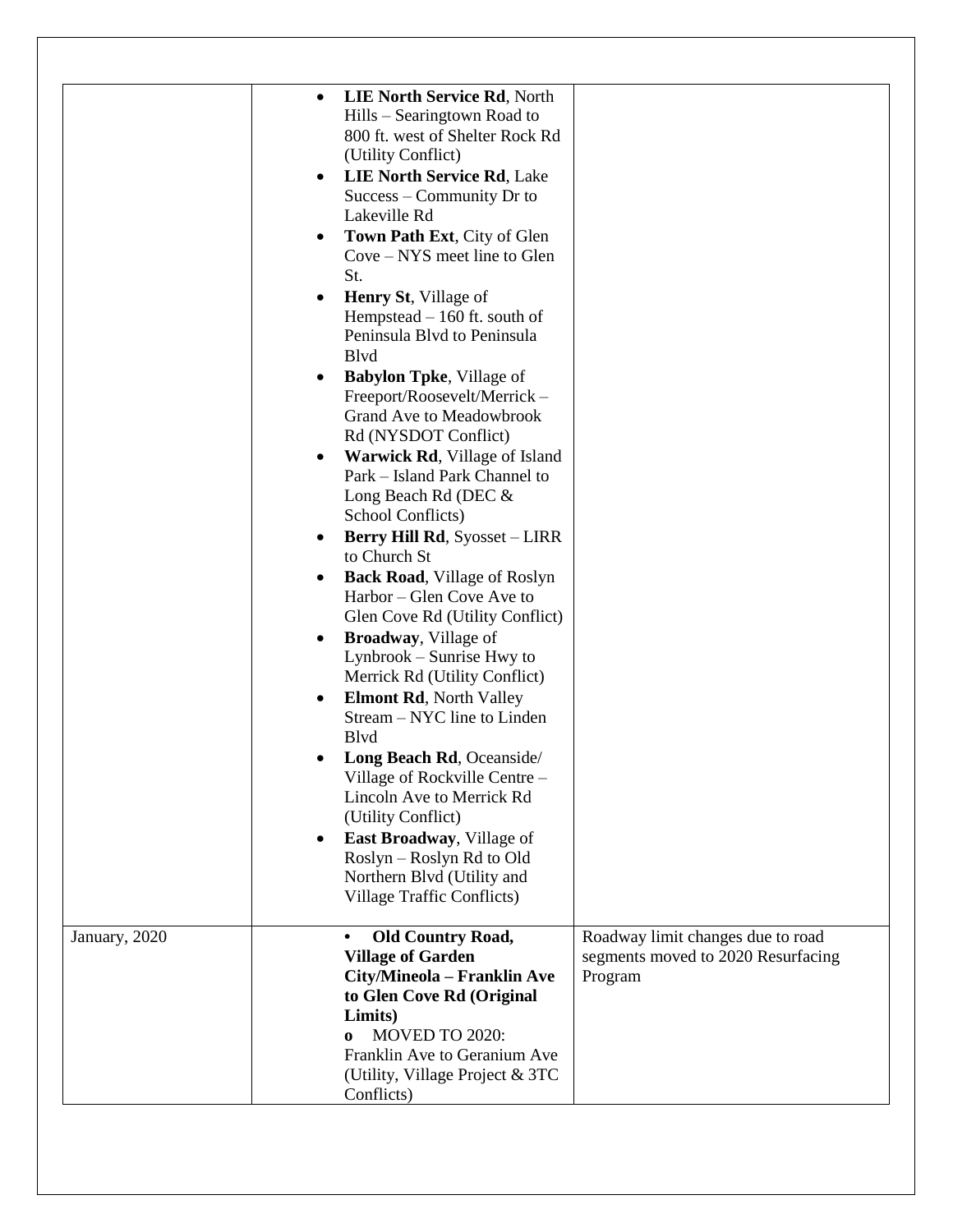|               | <b>PAVED 2019:</b><br>$\sigma$        |                                              |
|---------------|---------------------------------------|----------------------------------------------|
|               | Geranium Ave to Glen Cove             |                                              |
|               | Road                                  |                                              |
|               |                                       |                                              |
|               | <b>Hempstead Ave, Village</b><br>٠    |                                              |
|               | of Lynbrook/Malverne-                 |                                              |
|               | <b>Peninsula Blvd to Taylor Rd</b>    |                                              |
|               | (Original Limits)                     |                                              |
|               | <b>o</b> PAVED 2019:                  |                                              |
|               |                                       |                                              |
|               | Peninsula Blvd to Lakeview            |                                              |
|               | Ave                                   |                                              |
|               | o PAVED 2019:                         |                                              |
|               | Lakeview Ave to Broadway              |                                              |
|               | MOVED TO 2020:<br>$\Omega$            |                                              |
|               | <b>Broadway to Dogwood Ave</b>        |                                              |
|               | (Utility Conflict)                    |                                              |
|               | o PAVED 2019:                         |                                              |
|               | Dogwood Ave to Taylor Rd              |                                              |
|               |                                       |                                              |
|               | <b>Atlantic Avenue,</b>               |                                              |
|               | <b>Oceanside – Ocean Ave to</b>       |                                              |
|               | <b>Long Beach Rd (Original</b>        |                                              |
|               | Limits)                               |                                              |
|               | o MOVED TO 2020:                      |                                              |
|               | Ocean Ave to Evergreen Ave            |                                              |
|               | (Utility Conflict)                    |                                              |
|               | o PAVED 2019:                         |                                              |
|               | Evergreen Ave to Long Beach           |                                              |
|               | Road                                  |                                              |
|               |                                       |                                              |
|               | Merrick Rd, Merrick -                 |                                              |
|               | <b>East of Mill Rd to Newbridge</b>   |                                              |
|               | <b>Rd</b> (Original Limits)           |                                              |
|               | MOVED TO 2020:<br>East<br>$\bf{0}$    |                                              |
|               | of Mill Rd to end of divided          |                                              |
|               | highway (Utility Conflict)            |                                              |
|               | <b>PAVED 2019:</b><br>End<br>$\Omega$ |                                              |
|               | of divided highway to Babylon         |                                              |
|               | Tpke                                  |                                              |
|               | MOVED TO 2020:<br>$\overline{O}$      |                                              |
|               | Babylon Tpke to Newbridge Rd          |                                              |
|               | (Utility Conflict)                    |                                              |
| January, 2020 | Merrick Road, Village of Freeport -   | New road added to 2020 Resurfacing           |
|               | Milburn Avenue to S. Ocean Avenue     | Program                                      |
| March, 2020   | All "Where and When" road segments    | "Where and When" refers to roadway           |
|               | removed from webmap viewer            | surface restoration in specific              |
|               |                                       | locations/lanes that have experienced        |
|               |                                       | deteriorated surface conditions to the point |
|               |                                       | where standard pothole repair is not         |
|               |                                       | sufficient. "Where and When" resurfacing     |
|               |                                       | does not call for curb-to-curb resurfacing   |
|               |                                       | throughout the entire roadway segment(s).    |
|               |                                       |                                              |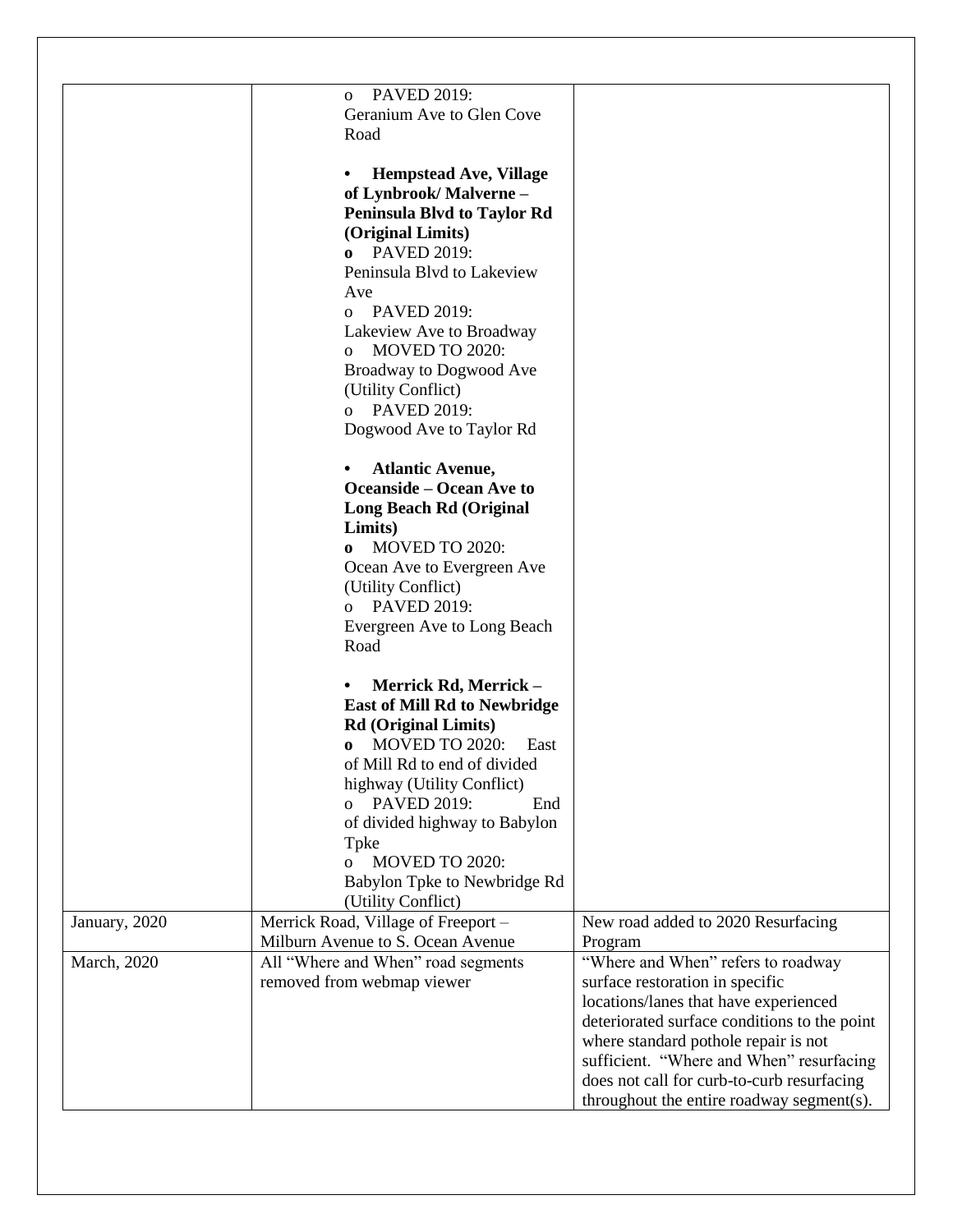| Depicting "Where and When" as a solid       |
|---------------------------------------------|
| line on the webmap was causing confusion    |
| with regard to the actual (planned) work    |
| within the road limits shown by the line on |
| the map. Therefore, the Department of       |
| Public Works has elected to remove these    |
| line segments from the map to eliminate     |
| any potential confusion.                    |

## **Roads Moved to 2021 Program (December 2020)**

| Long Beach Rd (Conc. Pave.)  | Oceanside / Rockville<br>Centre                                              | Lincoln Avenue / Duncan Place to Merrick Road               |
|------------------------------|------------------------------------------------------------------------------|-------------------------------------------------------------|
| Shore Road                   | Glenwood                                                                     | Scudders Ln to Glenwood Rd (Conflict)                       |
| Shore Rd                     | Glenwood                                                                     | Glenwood Rd to Laurel Ave (Conflict)                        |
| Shore Road (Prospect Avenue) | Sea Cliff                                                                    | Laurel Ave to Glen Avenue (Conflict)                        |
| Harbor Road                  | <b>Baxter Estates / Port</b><br>Washington / Port<br><b>Washington North</b> | Shore Road to Middle Neck Road                              |
| Mill Pond Road               | Port Washington<br>North                                                     | Shore Road to Harbor Road                                   |
| Long Beach Rd                | <b>Rockville Centre</b>                                                      | Sunrise Hwy (SR27) to the north water line of Seaman<br>Ave |
| <b>Shore Road</b>            | <b>Baxter Estates / Port</b><br>Washington North /<br>Manorhaven             | Main Street to Manorhaven Blvd / Cow Neck Road              |
| Roslyn Rd                    | East Williston                                                               | Hillside Ave (NY25B)                                        |
| Main St                      | Mineola                                                                      | LIRR Right of Way to First St                               |
| Second St                    | Mineola                                                                      | Mineola Blvd to Roslyn Rd                                   |
| Whitehall St / Railroad Ave  | Village of Valley<br>Stream / Village of<br>Lynbrook / North<br>Lynbrook     | Merrick Road to Franklin Avenue                             |

## **Roads Added to 2021 Program (December 2020)**

| Franklin Ave     | N. Lynbrook          | Hempstead Ave / Hendrickson Ave to LIRR south ROW |
|------------------|----------------------|---------------------------------------------------|
| Meadow Lane      | Lawrence             | Causeway to Broadway                              |
| Rockaway Tpke    | Lawrence             | <b>Broadway to West Broadway</b>                  |
| Lincoln Ave      | Rockville Centre     | Long Beach Rd to South Park Ave                   |
| School Rd        | Elmont               | Elmont Rd to SR 24                                |
| Rockaway Ave     | <b>Valley Stream</b> | Sunrise Highway to Merrick Rd                     |
| Rockaway Parkway | <b>Valley Stream</b> | Merrick Rd to Dover Street                        |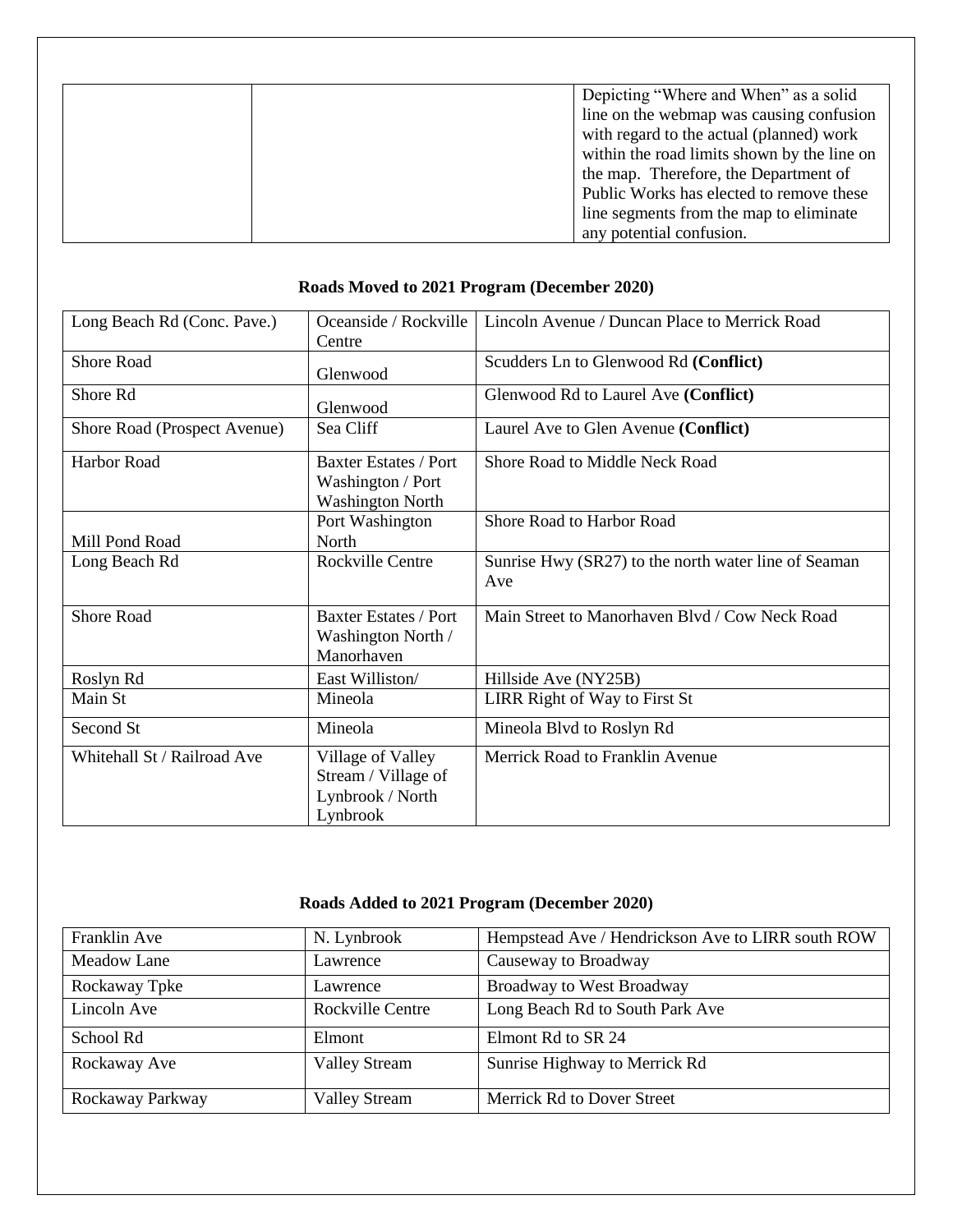| Rockaway Parkway    | <b>Valley Stream</b>                              | Dover Street to Fenimore St                                        |
|---------------------|---------------------------------------------------|--------------------------------------------------------------------|
| Rockaway Parkway    | <b>Valley Stream</b>                              | Keller St to Corona Ave                                            |
| Plainfield Ave      | Elmont/Floral Park                                | Hempstead Tpke (SR24) to Rose Ave                                  |
| Plainfield Ave      | Elmont/Floral Park                                | Rose Ave to Magnolia Ave                                           |
|                     |                                                   |                                                                    |
| Elmont Rd           | Elmont                                            | Magnolia Ave to Jericho Tpke(SR25)                                 |
| Elmont Rd           | Elmont                                            | Hempstead Tpke (SR24) to Plainfield Ave                            |
| Hempstead Ave       | West Hempstead                                    | Taylor Rd to Eagle Ave                                             |
| Nassau Blvd         | Garden City Park                                  | Merillon Ave to Jericho Tpke (SR25)                                |
| Nassau Blvd         | Garden City Park                                  | Approx.300 ft n/o the north w/l of Jericho Tpke to 4th St          |
| Berry Hill Rd       | Oyster Bay Cove /<br>East Norwich / Oyster<br>Bay | McCouns Lane to South Street                                       |
| Crescent Beach Rd   | <b>Glen Cove</b>                                  | Landing Rd to Valley Rd                                            |
| Sea Cliff Ave       | Sea Cliff                                         | Main Ave to Glen Cove Ave                                          |
| Grace Ave           | <b>Great Neck Plaza</b>                           | Gilchrist Rd to East Shore Rd                                      |
| <b>Hill Street</b>  | Glen Cove                                         | Madison Ave to Landing Rd                                          |
| <b>Bryant Ave</b>   | Roslyn Harbor                                     | Old Northern Blvd to Glen Cove Ave                                 |
| Glenwood Rd         | Roslyn Harbor                                     | Bryant Ave to Scudders Lane                                        |
| Roslyn Rd           | Roslyn                                            | Approx. 300 ft s/o Harbor Hill                                     |
| Main St             | Roslyn                                            | C/L of LIRR bridge to East Broadway                                |
| Searingtown Rd      | Searingtown                                       | LIE North Service Road to Harrow Lane                              |
| Mill Rd             | <b>Valley Stream</b>                              | Rosedale Rd to Sunrise Hwy (SR27)                                  |
| Oceanside Rd        | Oceanside                                         | Waukena Ave to Windsor Parkway                                     |
| <b>Broadway</b>     | Hewlett                                           | West Broadway to Prospect Ave                                      |
| Broadway            | Lynbrook                                          | Prospect Ave to Sunrise Hwy                                        |
| N. Central Ave      | N. Valley Stream                                  | Hendrickson Ave to SouthernState Pky                               |
| Franklin Ave        | Garden City /<br>Hempstead                        | Atlantic Ave to 5th Street                                         |
| Franklin Ave        | Garden City /<br>Hempstead                        | 5th St to 9th St                                                   |
| Franklin Ave        | Garden City /<br>Hempstead                        | 9th Street to Old Country Road                                     |
| Merrick Ave         | Merrick                                           | Sunrise Highway (SR27) to Camp Ave                                 |
| Merrick Ave         | North Merrick                                     | Camp Ave to Henry Rd                                               |
| Old Country Rd      | Hicksville                                        | West curb line of Charlette Ave to west meeting of<br><b>NY106</b> |
| Old Country Rd      | Hicksville                                        | East meeting of SR106 to west meeting of NY107                     |
| Old Country Rd      | Westbury                                          | Zeckendorf Blvd to Merrick Ave / Post Ave                          |
| <b>Scranton Ave</b> | Lynbrook                                          | Peninsula Blvd to Freer Street                                     |
| Cornwell Ave        | West Hempstead                                    | Southern State Parkway to Hempstead Ave                            |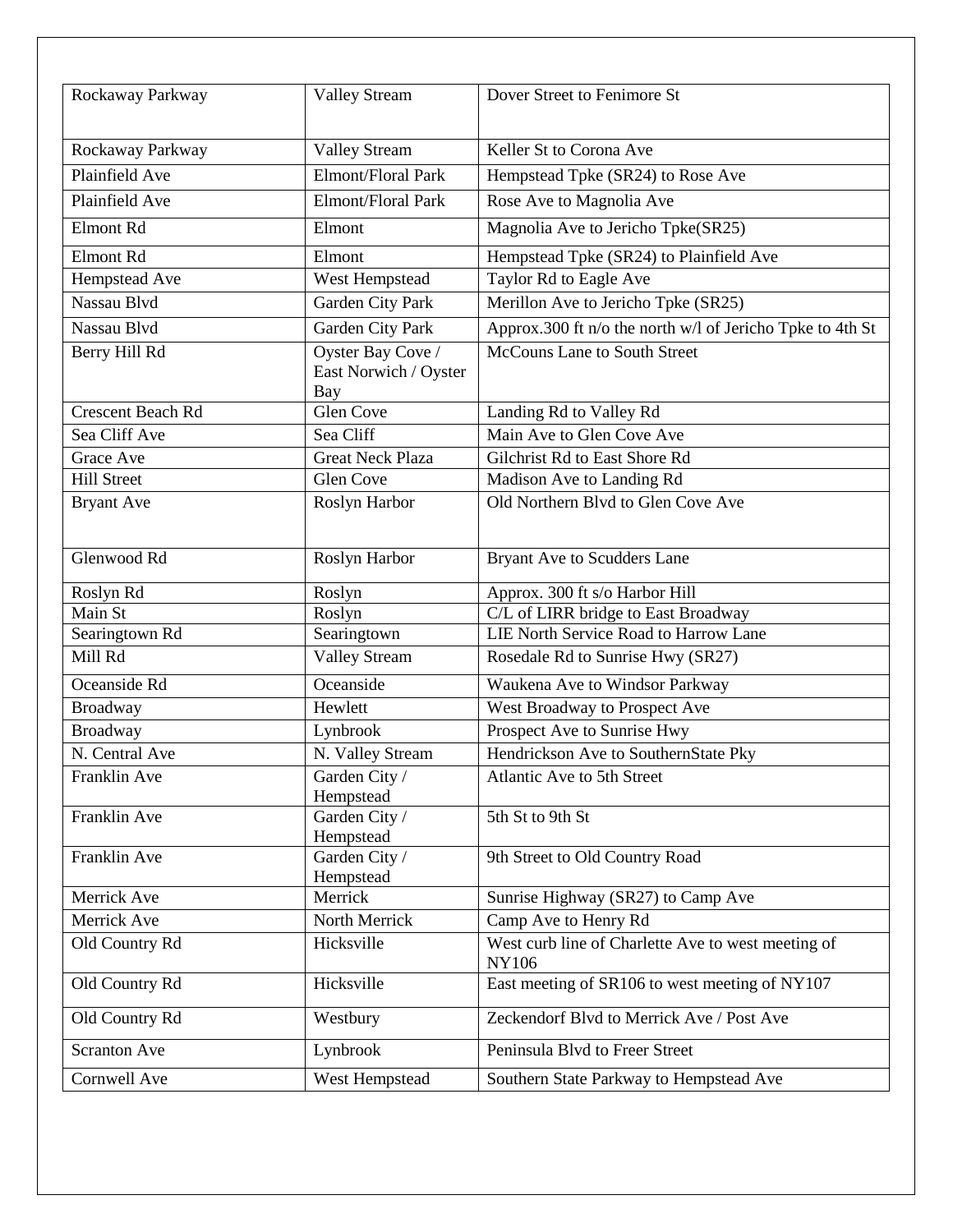| LIE North Service Rd (Fairway | <b>Lake Success</b>                                                                                                                        | Lakeville Road to Horace Harding Blvd                                           |
|-------------------------------|--------------------------------------------------------------------------------------------------------------------------------------------|---------------------------------------------------------------------------------|
| Drive)                        |                                                                                                                                            |                                                                                 |
| Horace Harding Blvd           | <b>Lake Success</b>                                                                                                                        | Links Drive (east) to LIE North Service Rd (Fairway Dr)                         |
| Dutch Broadway                | Elmont                                                                                                                                     | N. Fletcher Ave to Franklin Avenue                                              |
| Salisbury Park Dr             | <b>East Meadow</b>                                                                                                                         | Pilgrim Lane to Old Country Rd                                                  |
| Maple Avenue                  | Westbury                                                                                                                                   | <b>Carle Road to Union Avenue</b>                                               |
| <b>Main Street</b>            | Roslyn                                                                                                                                     | East Broadway to Old Northern Blvd                                              |
| DeMott Ave                    | Rockville Centre                                                                                                                           | North Village Ave to Eastgate                                                   |
| <b>DeMott Ave</b>             | <b>Rockville Centre</b>                                                                                                                    | Eastgate to Overlook Ln / Forestdale                                            |
| DeMott Ave                    | Rockville Centre                                                                                                                           | Overlook/Forestdale to Long Beach Rd                                            |
| Milburn Avenue                | Baldwin                                                                                                                                    | Atlantic Ave to 400' n/o Eastern Blvd                                           |
| Milburn Avenue                | Baldwin                                                                                                                                    | 400' n/o Eastern Blvd to Merrick Road                                           |
| Merrick Avenue                | North Merrick                                                                                                                              | Henry Rd to Southern State Parkway                                              |
| <b>Washington Ave</b>         | Plainview                                                                                                                                  | North side of the LIE North Service Rd overpass to                              |
|                               |                                                                                                                                            | Northern State Parkway overpass                                                 |
| Plainview Road                | Woodbury                                                                                                                                   | Northern State Parkway overpass to Jericho Turnpike<br>(NY25)                   |
| Old Country Road              | Plainview / Old<br>Bethpage                                                                                                                | Plainview Rd/Manetto Hill Rd to LIE South Service Rd /<br>Nassau Suffolk Border |
| Manorhaven Blvd               | Port Washington                                                                                                                            | Shore Road to Orchard Beach                                                     |
| Middle Neck Rd                | in the Villages of<br>Russell Gardens,<br>Thomaston, Great<br>Neck Plaza, Great<br>Neck Estates,<br>Kensington, Great<br>Neck, Kings Point | No. Hempstead Turnpike (SR25A) to Redbook Rd                                    |

| December 2020 | Middle Neck Road -<br>SR 25A to Redbook<br>Road                                                          | Phase 48 Resurfacing & Traffic Calming |
|---------------|----------------------------------------------------------------------------------------------------------|----------------------------------------|
| December 2020 | Austin Boulevard $-S$ /o<br>Railroad Place to<br>Empire Blvd, then to<br>Henrietta Ave, Barnum<br>Island | H61103 (FED)                           |
| December 2020 | Grand Avenue -<br>Merrick Road to<br>Stanton Avenue,<br>Baldwin                                          | PIN 0761.36 (FED)                      |